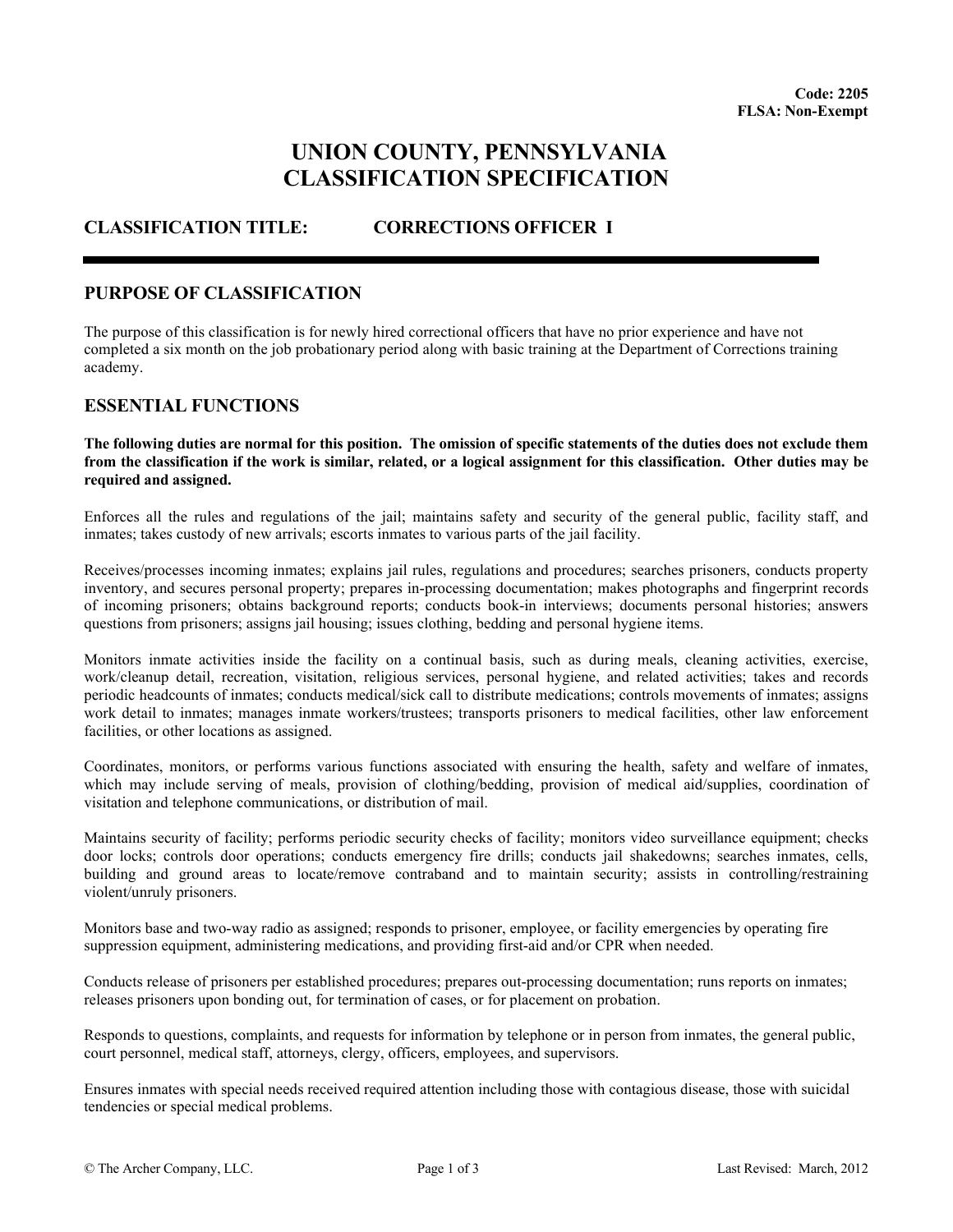Mediates disputes between inmates and/or staff members; counsels and/or disciplines inmates as required.

Attends shift meetings, seminars, and training sessions as required to maintain knowledge of departmental and County operations, to promote improved job performance, and to maintain knowledge of changing policies, procedures, codes, and laws.

Prepares or completes various forms, reports, correspondence, charts, spreadsheets, daily log, security block checks, pass on information, commitment sheet, medical treatment consent and questionnaire, inmate receipt voucher, property release, cell inspection report, disciplinary report, suicide watch report, or other documents.

Receives various forms, reports, correspondence, logs, DC7X, bench warrants, court orders, detainers, pass on, schedules, medical documents, memos, policies, procedures, directories, reference materials, personnel handbook, inmate handbook, drug handbook, master copy file, work release schedules, laws, or other documentation; reviews, completes, proofreads, processes, forwards or retains as appropriate.

Communicates with supervisor, County employees, inmates, law enforcement personnel, attorneys, clergy, counselors, the public and other individuals as needed to coordinate work activities, review status of work, exchange information, or resolve problems.

Operates a personal computer, general office equipment or other equipment as necessary to complete essential functions, to include the use of word processing, spreadsheet, database, or other system software.

Overtime is occasionally available and/or mandatory. Shift changes may occur with limited notice.

## **ADDITIONAL FUNCTIONS**

Performs courthouse security duties.

Answers visitor questions.

Provides assistance to new correctional officers regarding jail policies/procedures.

Performs other related duties as required.

## **MINIMUM QUALIFICATIONS**

High school diploma or GED; Must possess and maintain a valid Pennsylvania driver's license. Must complete training from Pennsylvania State Correctional Academy.

## **PERFORMANCE APTITUDES**

**Data Utilization**: Requires the ability to review, classify, categorize, prioritize, and/or analyze data. Includes exercising discretion in determining data classification, and in referencing such analysis to established standards for the purpose of recognizing actual or probable interactive effects and relationships.

**Human Interaction**: Requires the ability to apply principles of persuasion and/or influence over others in a supervisory capacity.

**Equipment, Machinery, Tools, and Materials Utilization**: Requires the ability to operate, maneuver and/or control the actions of equipment, machinery, tools, and/or materials used in performing essential functions.

**Verbal Aptitude**: Requires the ability to utilize a wide variety of reference and descriptive data and information.